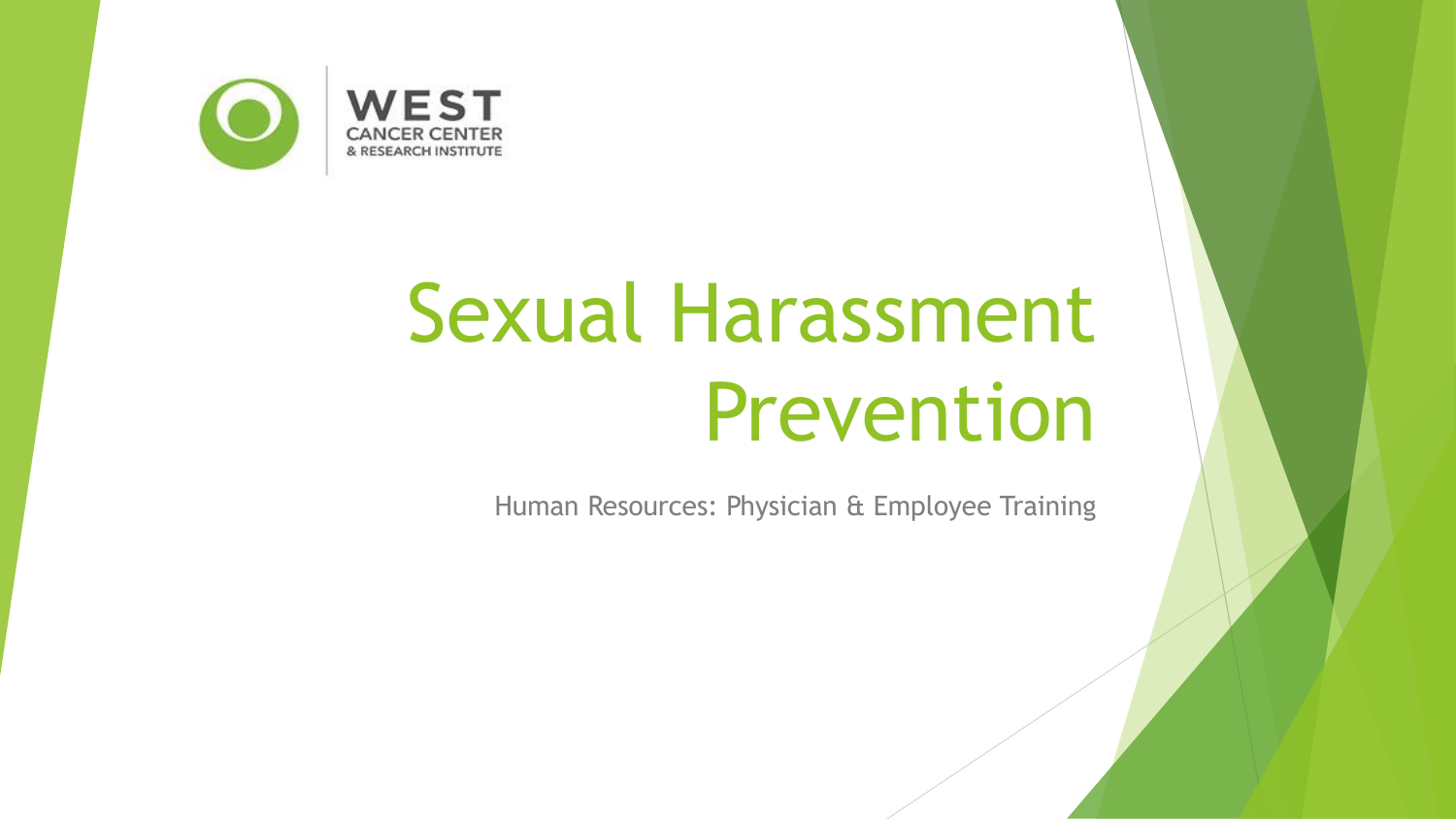## Learning Objectives

- ❖ Approaching an awkward topic
- ❖ Defining sexual harassment
- ❖ Types of sexual harassment
- ❖ Unlawful harassment
- ❖ Identifying & preventing sexual harassment
- ❖ Respecting boundaries
- ❖ Our policy and procedures
- ❖ Your responsibilities



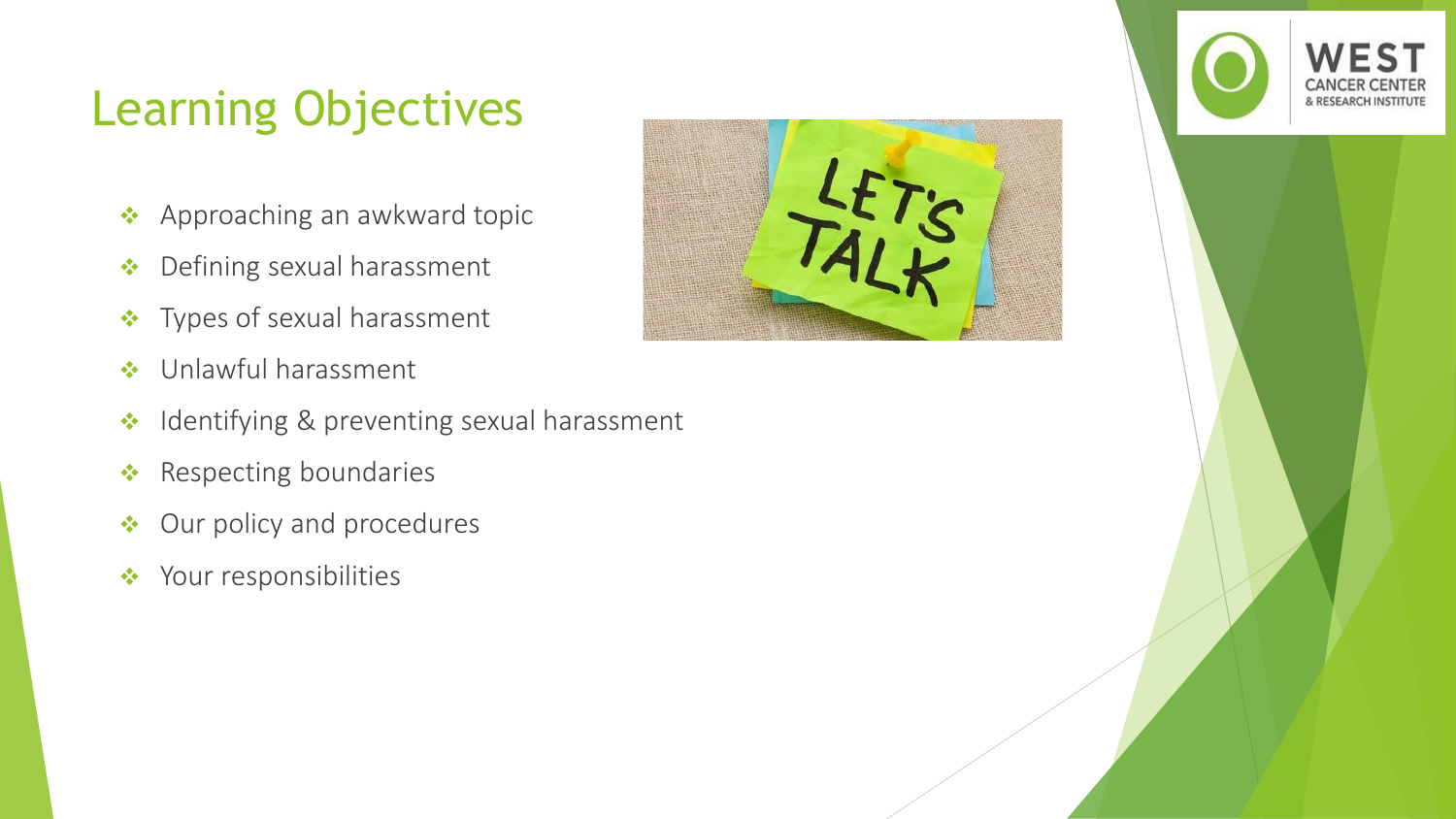### Approaching an Awkward Topic

- Talking about sexual harassment in the work place can be an uncomfortable conversation
- We want to do more than be compliant by providing training; we are training for the right reasons
- We want to create an environment that prevents sexual harassment in the first place by providing information and skills that empower you to take responsibility for safety and respect
- ❖ Talking about a challenging topic diminishes awkwardness – we don't want an environment that is so sensitive we can't discuss sexual harassment



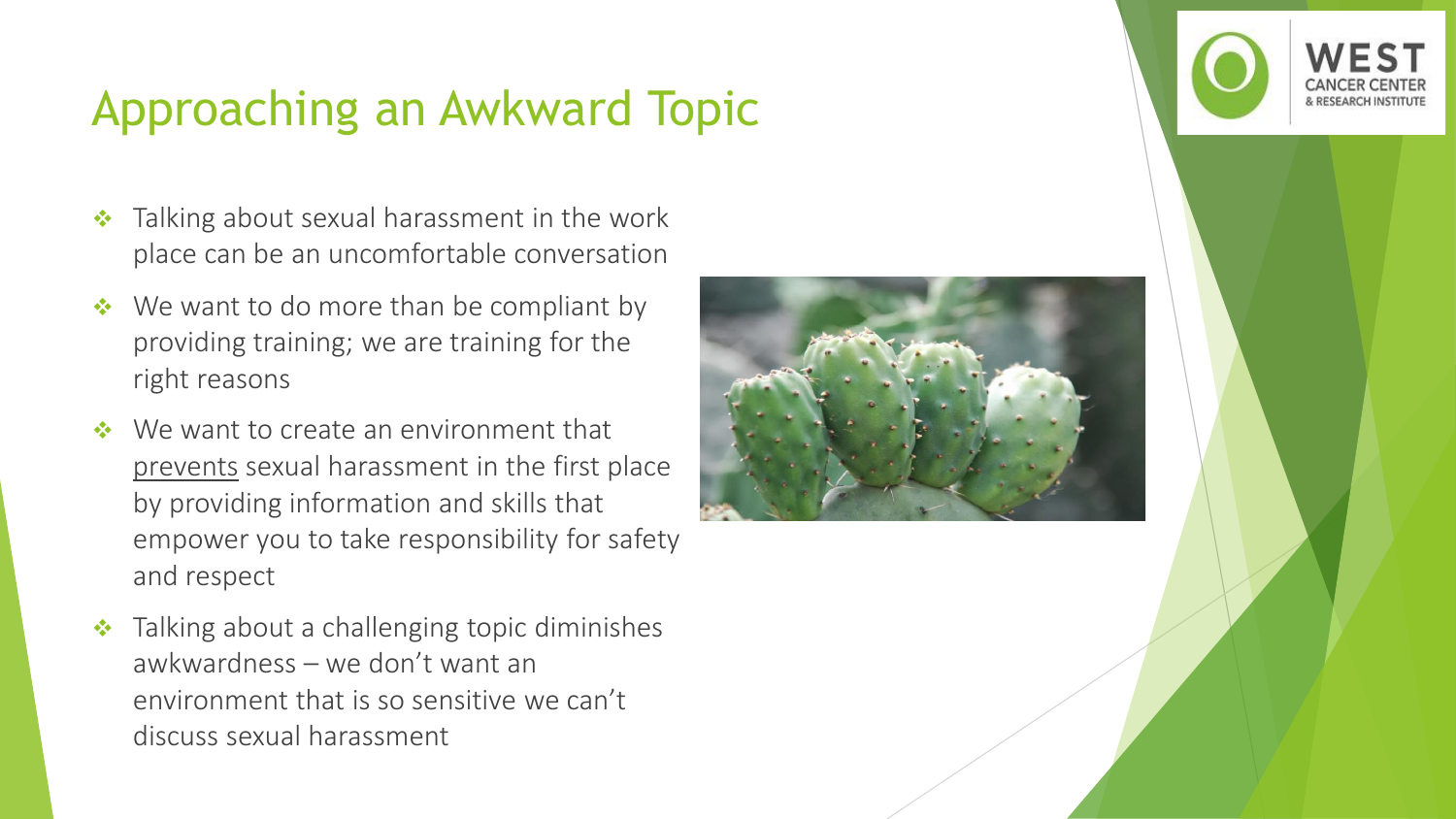### Defining Sexual Harassment

- ❖ Unwelcome sexual advances
- ❖ Requests for sexual favors
- ❖ Other verbal, written, electronic or physical conduct of a sexual nature that affects an individual's employment, unreasonably interferes with an individual's work performance, or creates an intimidating, hostile or offensive work environment.

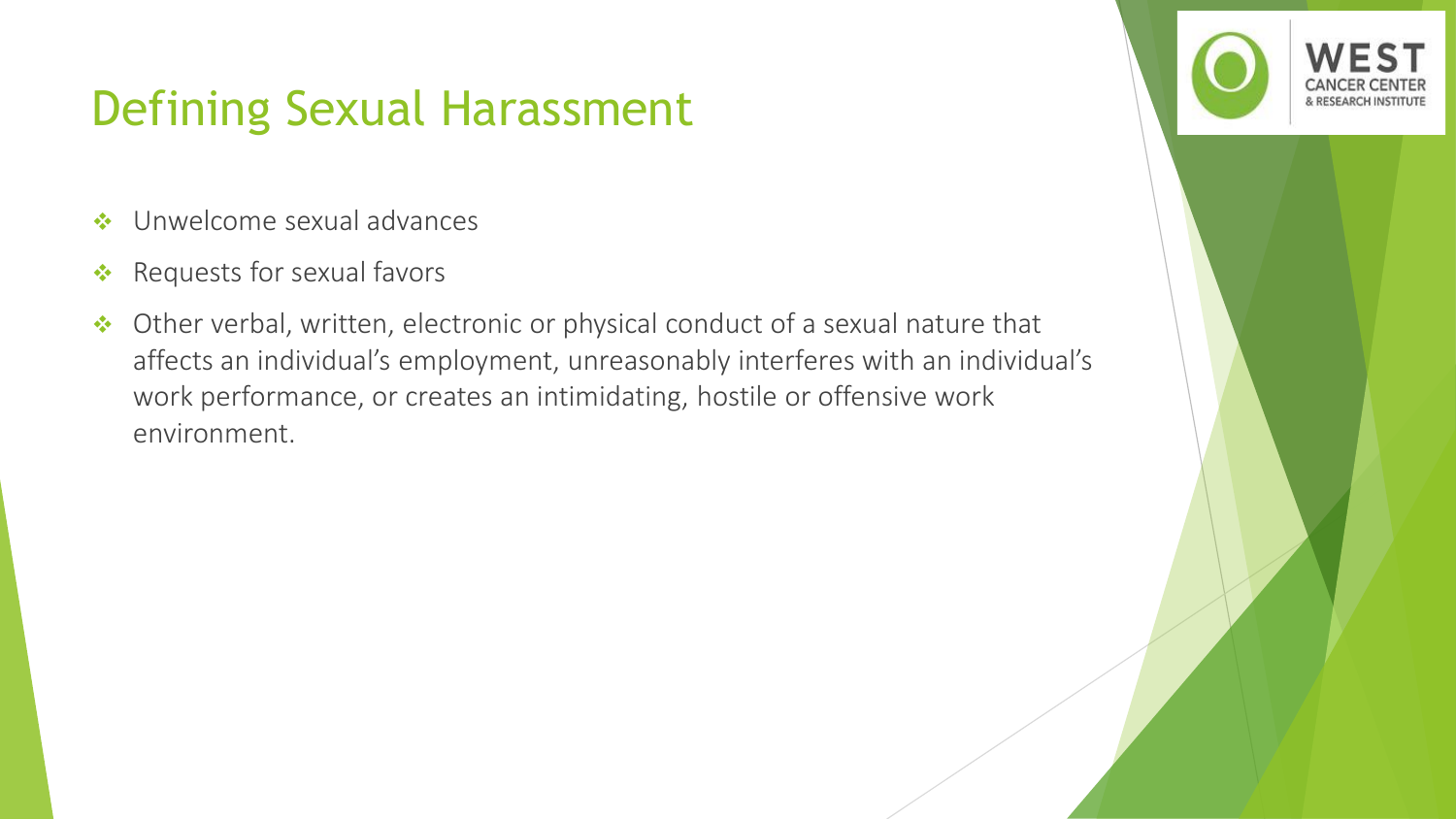### Types of Sexual Harassment

- 1. Quid pro quo (Latin for "this for that" or "something for something")
- 2. Hostile work environment

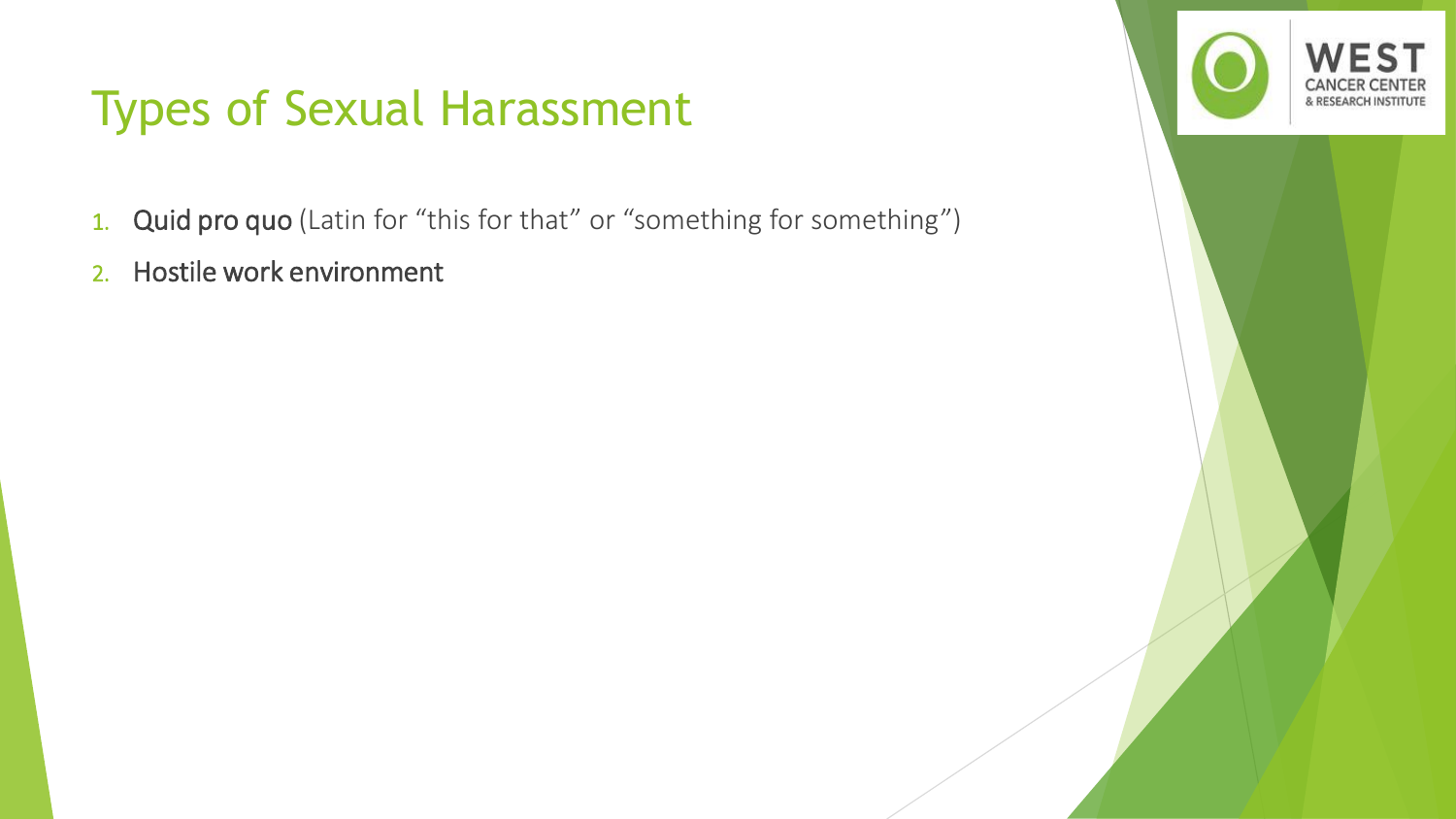### Types of Sexual Harassment

#### 1. Quid Pro Quo (something for something):

- **•** Tangible employment action against the victim
- **·** Involves monetary loss or change in job
- ➢ Example: Mary Smith receives smaller pay increase based on performance than other employees with similar performance because she refused to go out with her supervisor, John Doe.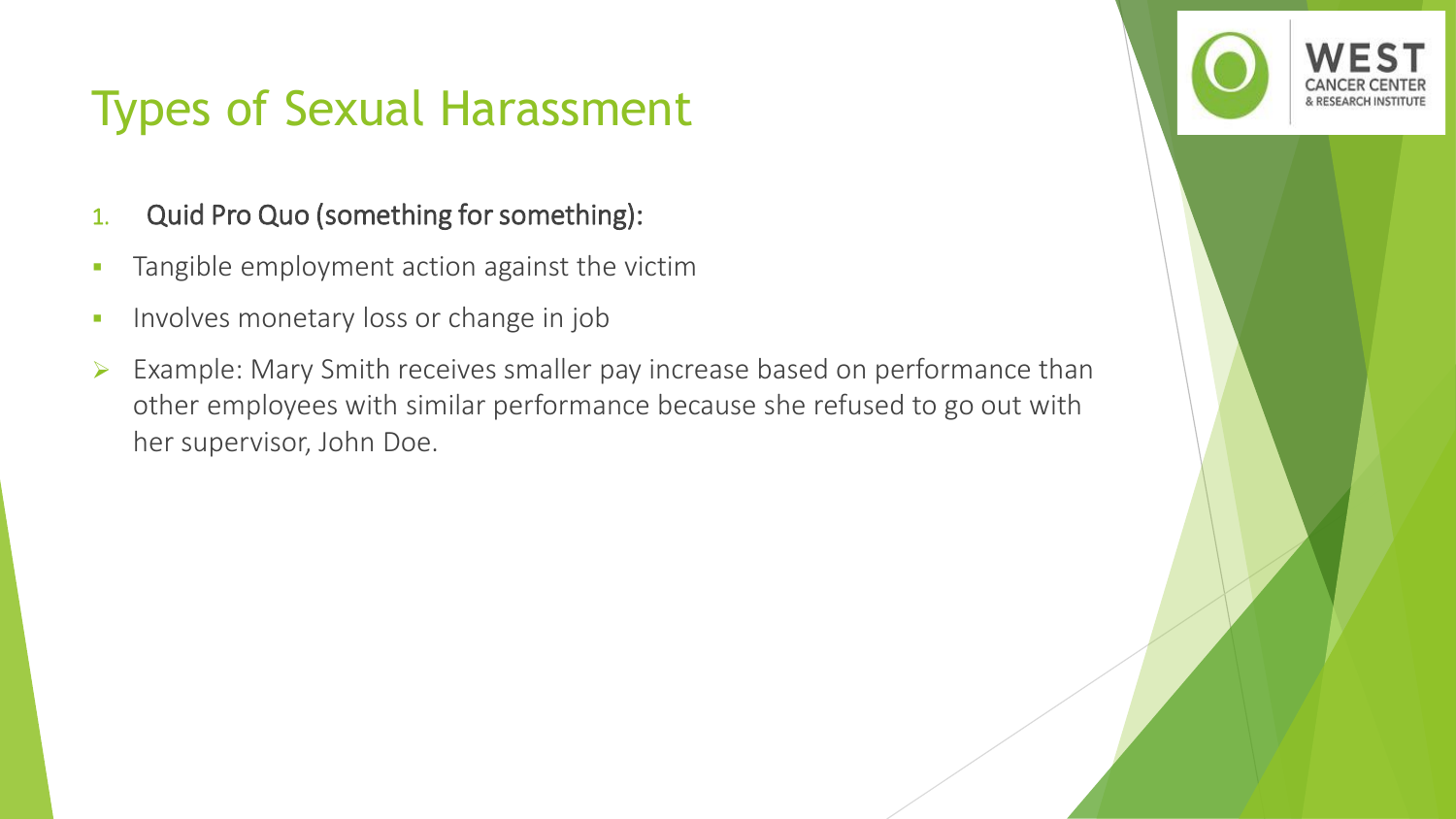### Types of Sexual Harassment

#### 2. Hostile Work Environment:

- **•** Speech or conduct that is severe and/or pervasive enough to create an abusive or hostile work environment
- ➢ Example: Mike Maloney is leering at and intentionally brushing against Sally Davis.

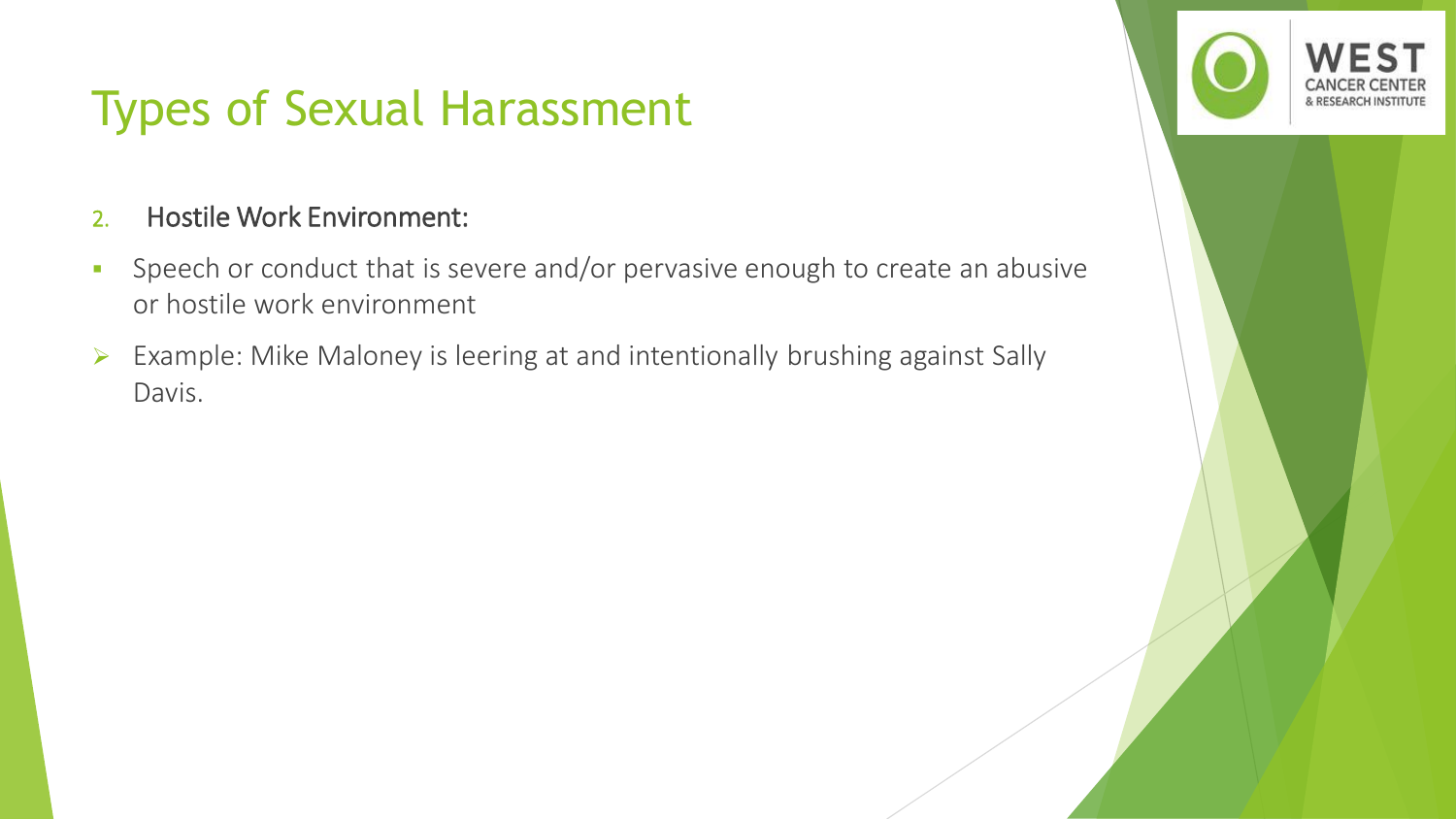### Illegal v. Unacceptable

- ❖ Unacceptable behavior will be addressed, but this behavior is not always illegal
- ❖ We don't want to suggest behavior is unlawful when it might not be
- ❖ The EEOC helps define unlawful harassment



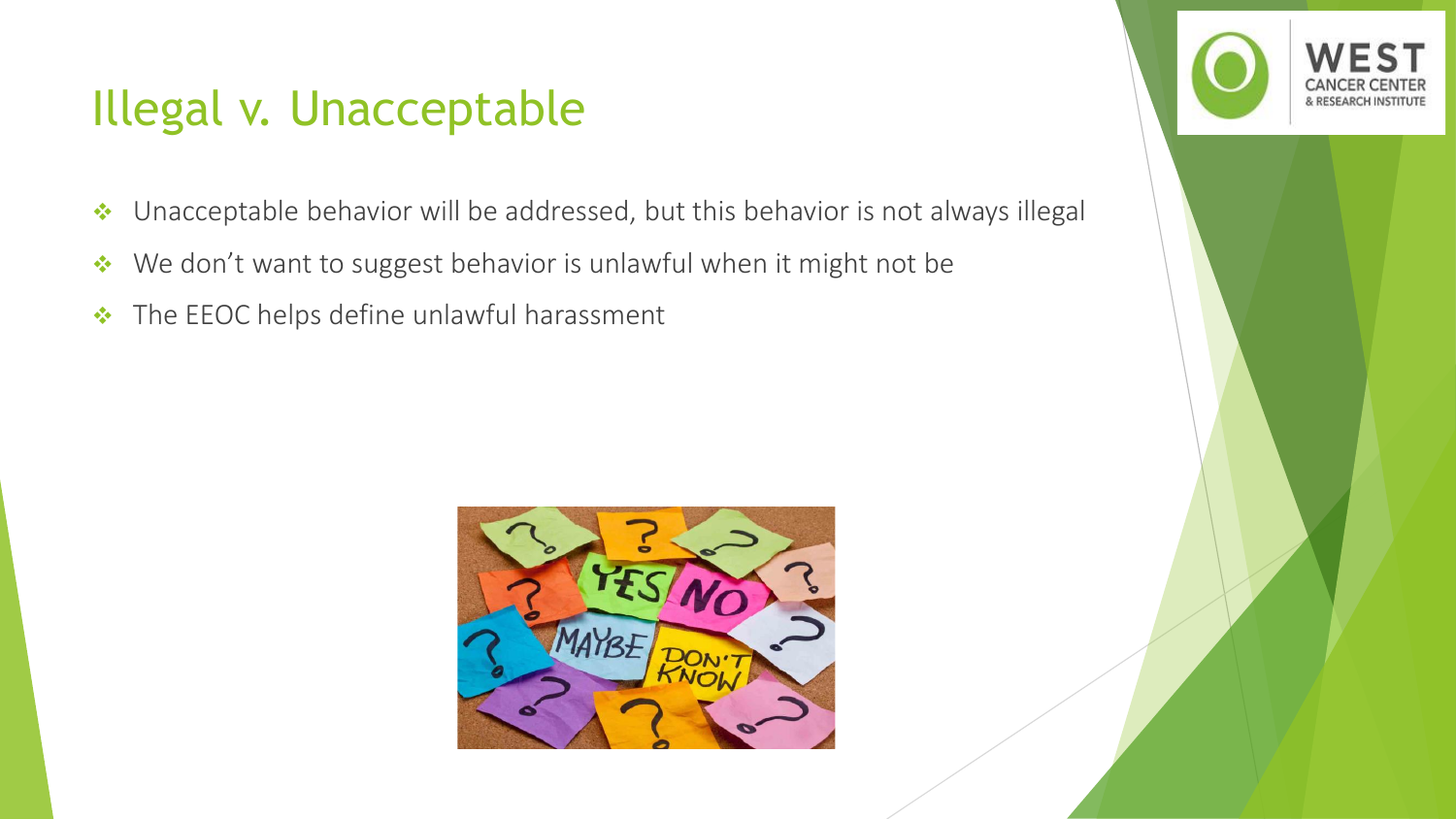### Unlawful Harassment Defined by the EEOC

- ❖ It is unlawful to harass a person because of that person's sex
- ❖ Harassment can include "sexual harassment" or unwelcome sexual advances, requests for sexual favors, and other verbal or physical harassment of a sexual nature.
- ❖ Harassment does not have to be of a sexual nature.
- ❖ It can include offensive remarks about a person's sex. For example, it is illegal to harass a woman by making offensive comments about women in general.
- ❖ Both victim and harasser can be either a woman or a man, and the victim and harasser can be the same sex.
- ❖ The law does not prevent simple teasing, offhand comments, or isolated incidents that are not very serious.
- ❖ Harassment is illegal when it is so frequent or severe that it creates a hostile work environment or when it results in an adverse employment decision (such as the victim being fired or demoted).
- ❖ The harasser can be a supervisor, co-worker, or someone who is not an employee like a customer or client.

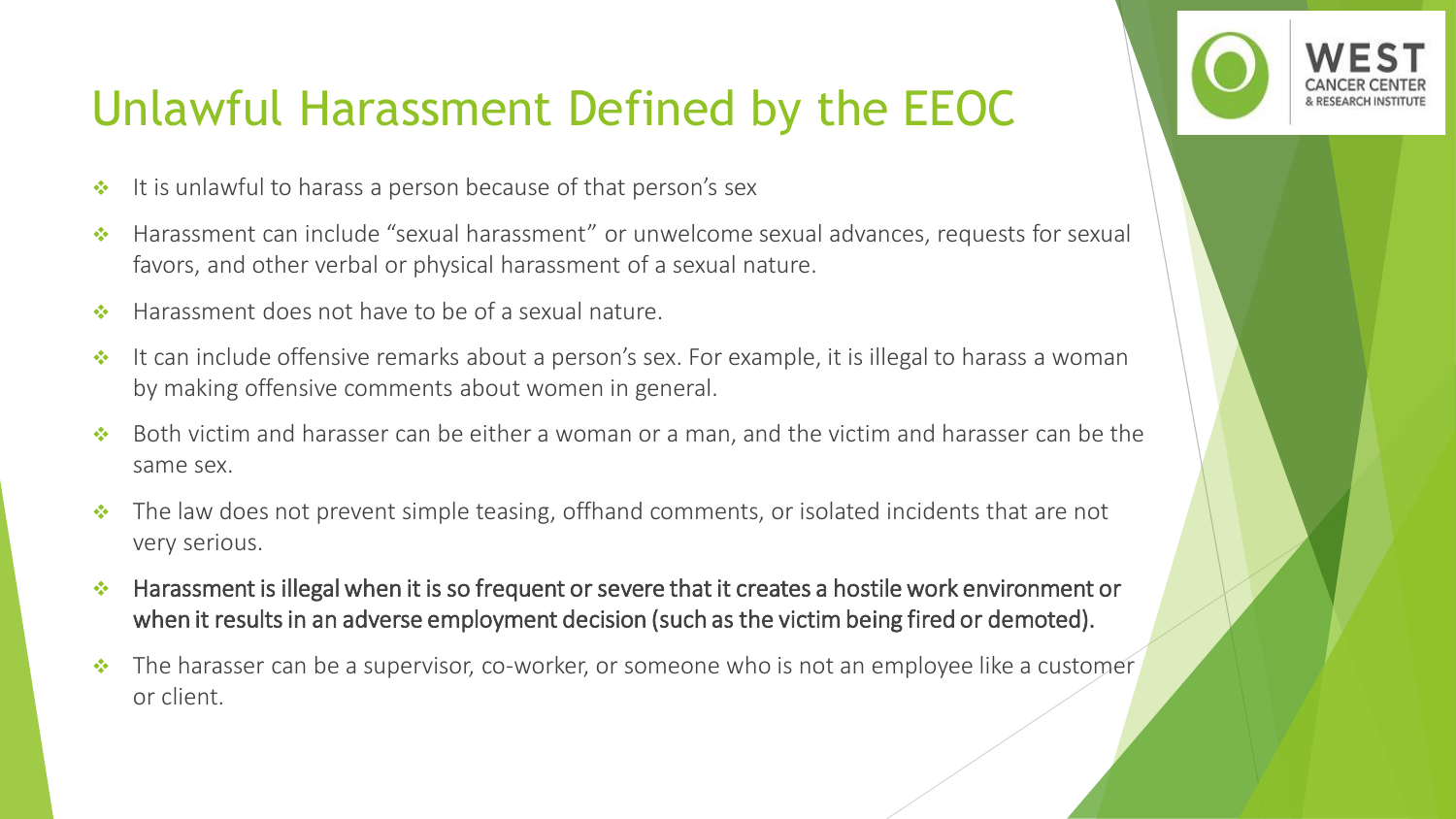#### ❖ Definition of "conduct"

- Conduct is NOT sexual harassment if it is welcome. For this reason, it is important to communicate, either verbally or in writing, to the individual that the conduct makes you uncomfortable and you want it to stop.
- **·** If you are not comfortable communicating this, contact your leader or HR for guidance.



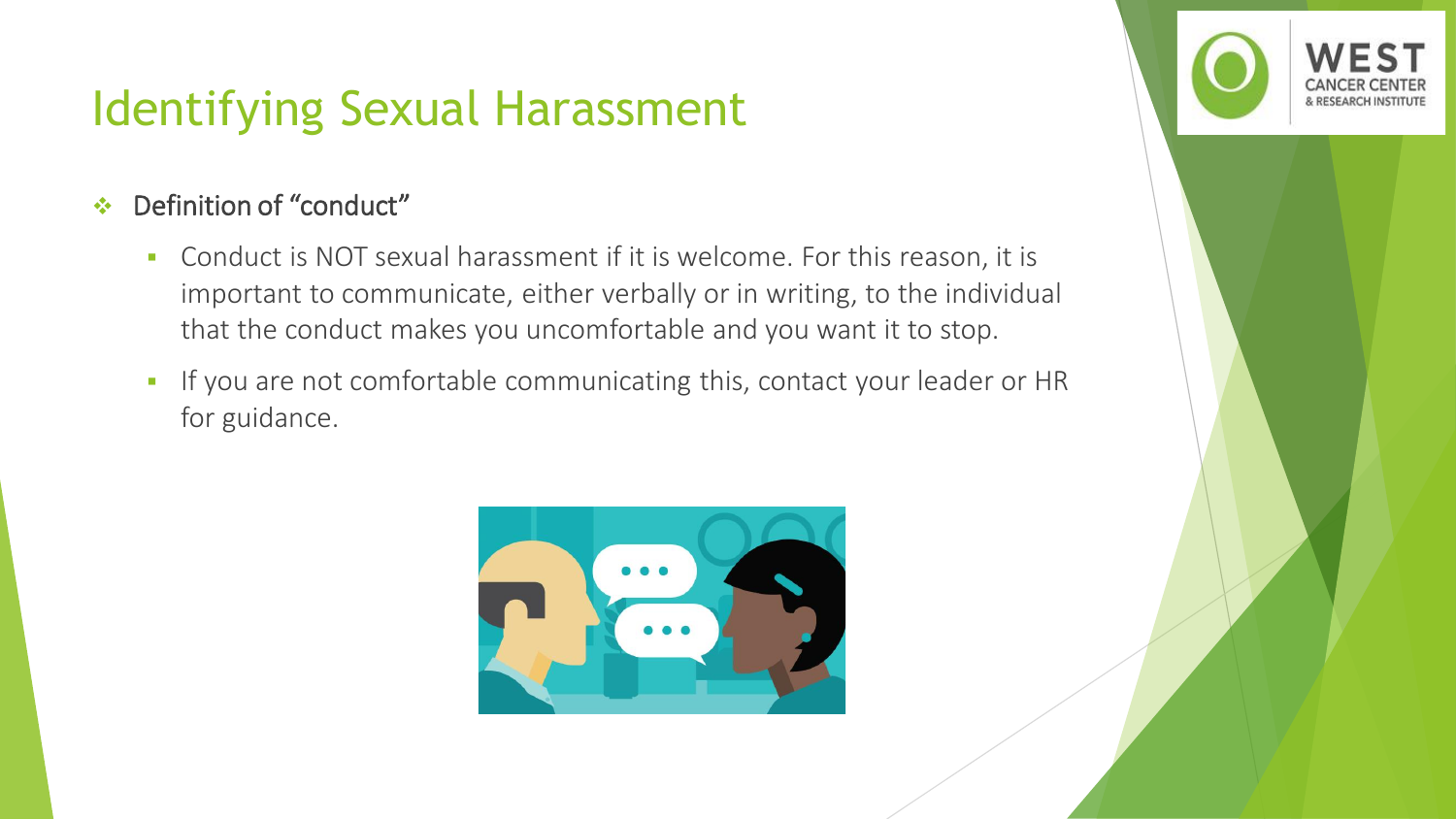#### Conduct of a sexual nature:

- Verbal and Written: Comments about clothing, personal behaviors, a person's body, sexual or sexual-based jokes, requesting sexual favors or repeatedly asking a person out, sexual innuendoes, telling rumors or gossip about a person's sexual life, sexual threats, messages of a sexual nature. Referring to an adult as a girl, boy, hunk, doll, babe, honey or similar. Whistling. Making cat calls. Telling sexual jokes or stories. Asking about sexual history, preferences or similar. Unwanted sexual attention.
- **Physical:** Assault, impeding or blocking movement, inappropriate touching of a person or a person's clothing, kissing, hugging, patting, stroking or similar unwanted touching or physical affection.

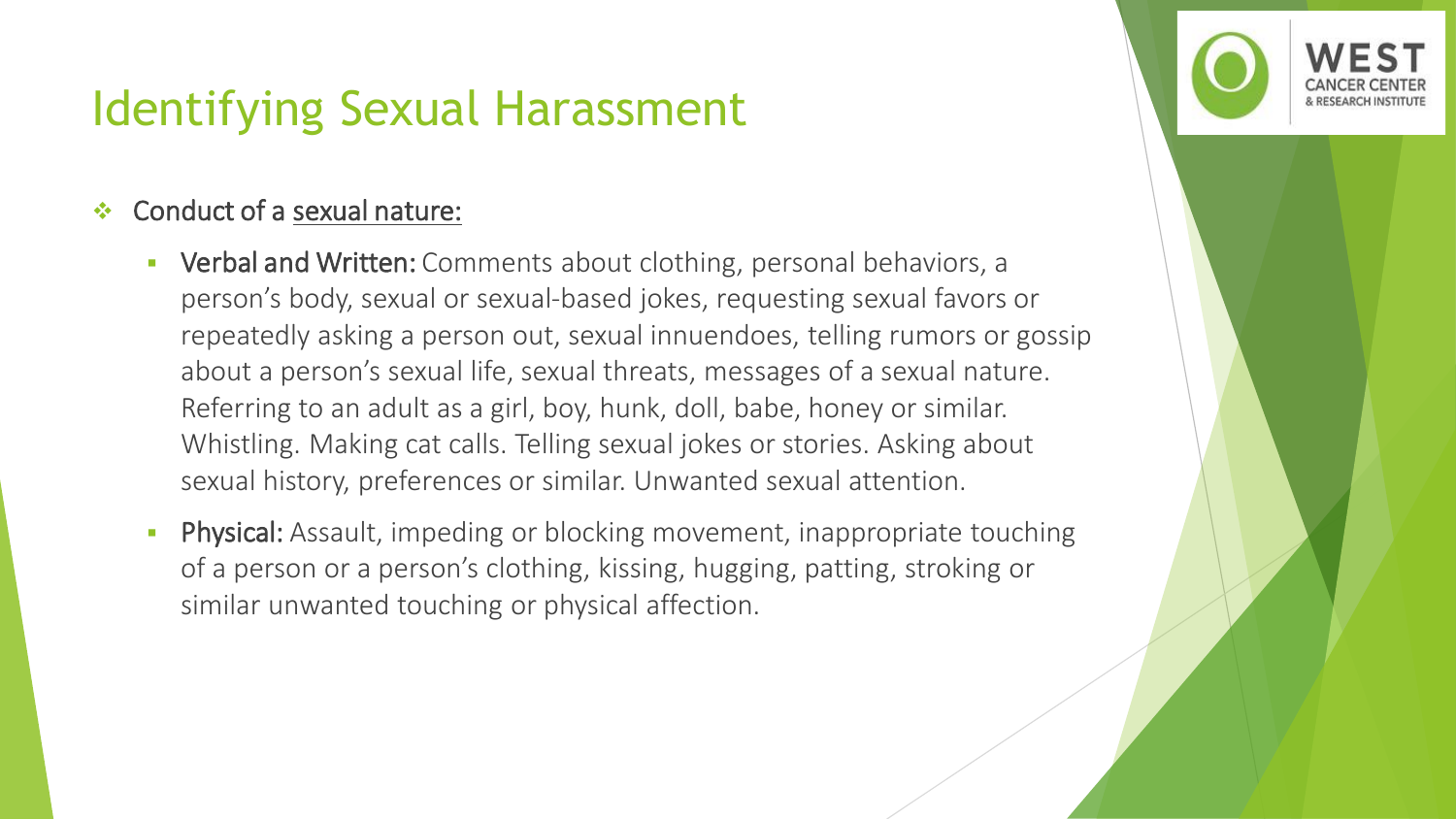#### Conduct of a sexual nature continued:

- **Nonverbal:** Looking up and down a person's body, derogatory gestures, facial expressions of a sexual nature, following a person.
- **Visual:** Posters, drawings, pictures, screensavers, emails, texts, social media posts of a sexual nature.
- **EXXUA COEF 2018:** Involves non-physical sexual advances using tactics like pressure, deception, manipulation or threats. The perpetrator can take advantage of power imbalances dependent on sexual cooperation, like conditions of employment of education. In turn, the victim is made to feel they "owe it" to the offender and are obligated to give into the advance.

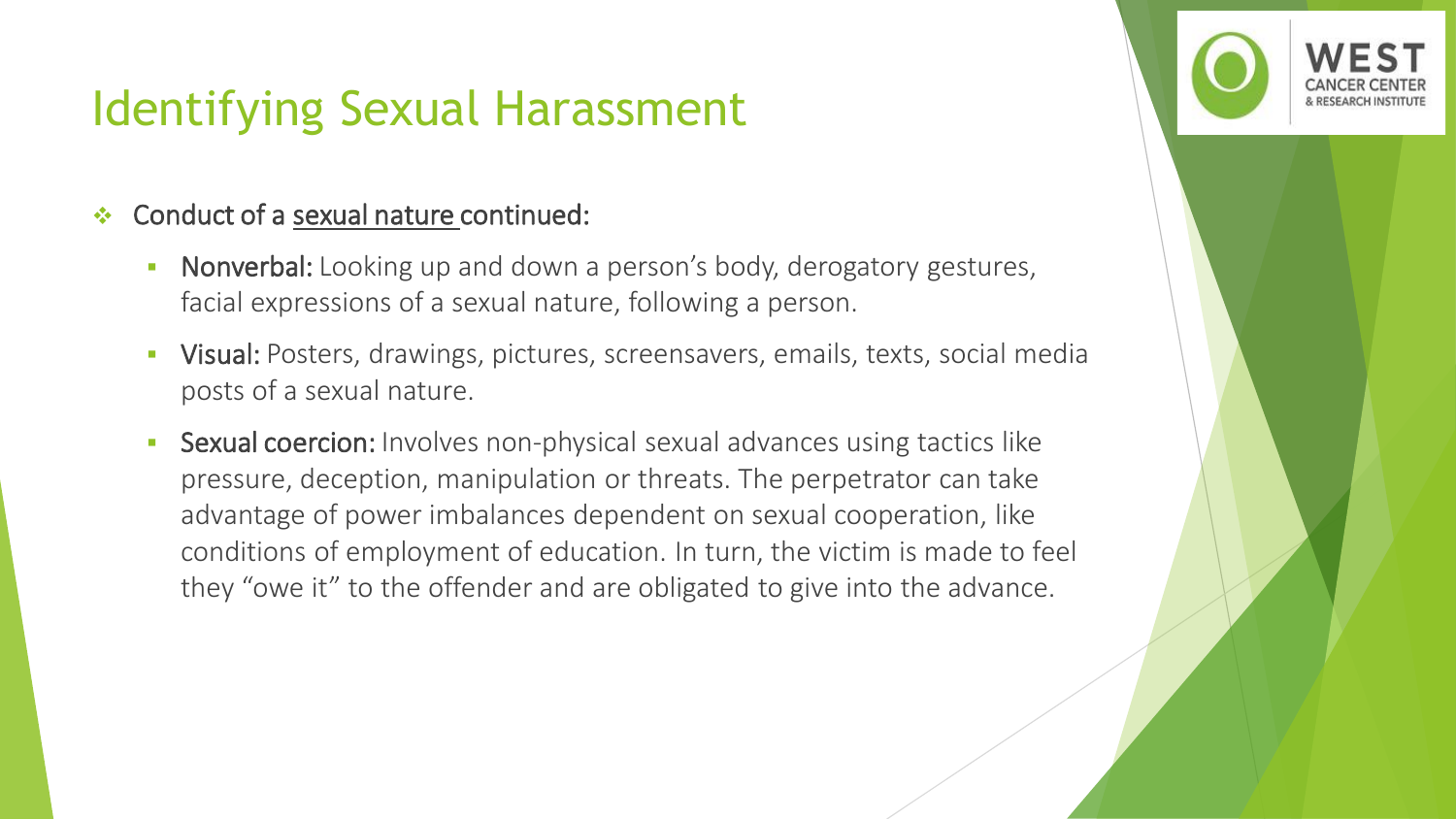- ❖ Conduct of a non-sexual nature
- Gender harassment is a widespread form of sexual harassment
	- **Non-sexual conduct may also be sexual harassment if you are harassed** because you are female rather than male, male rather than female, or because you are gender fluid, gender non-conforming, non-binary or similar.
	- Sexual orientation and gender identity harassment
		- May include: stating or implying in a negative manner that an employee is gay, lesbian, bi-sexual, transgender or gender nonconforming.
		- **Making jokes, negative comments or opinions, derogatory slang or** inquiring into the sexual practices of gay, lesbian, bi-sexual, transgender, or gender non-conforming individual.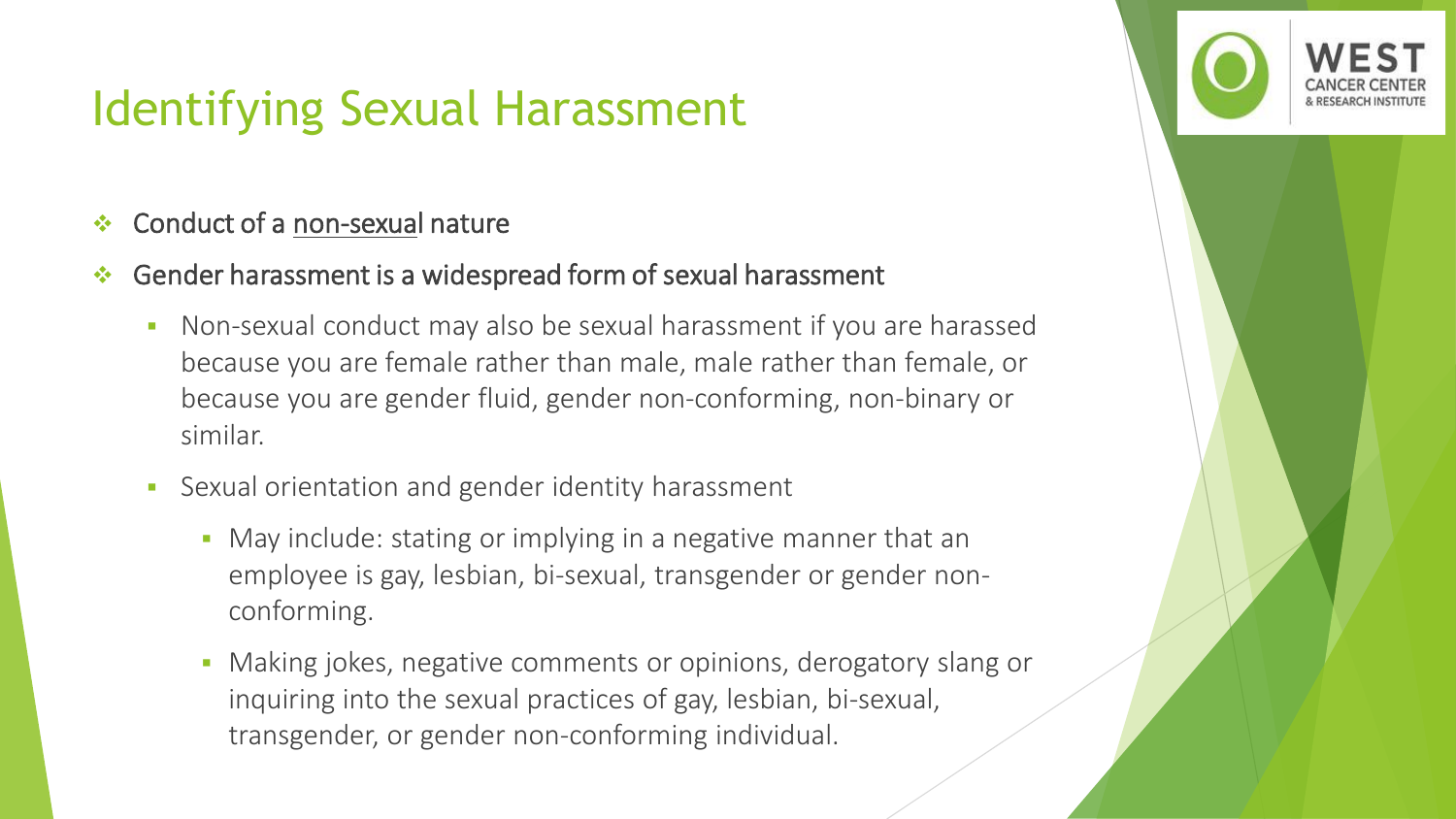#### ❖ Who can commit sexual harassment?

- **Employees at all levels**
- **·** Physicians or fellows
- Customers, vendors or visitors
- Volunteers
- **•** Patients or family members
- **Members of the same or different sex**
- ❖ Who can be the victim of sexual harassment?
	- **·** Individual(s) targeted by statement or actions
	- **·** Bystanders or witnesses not directly targeted



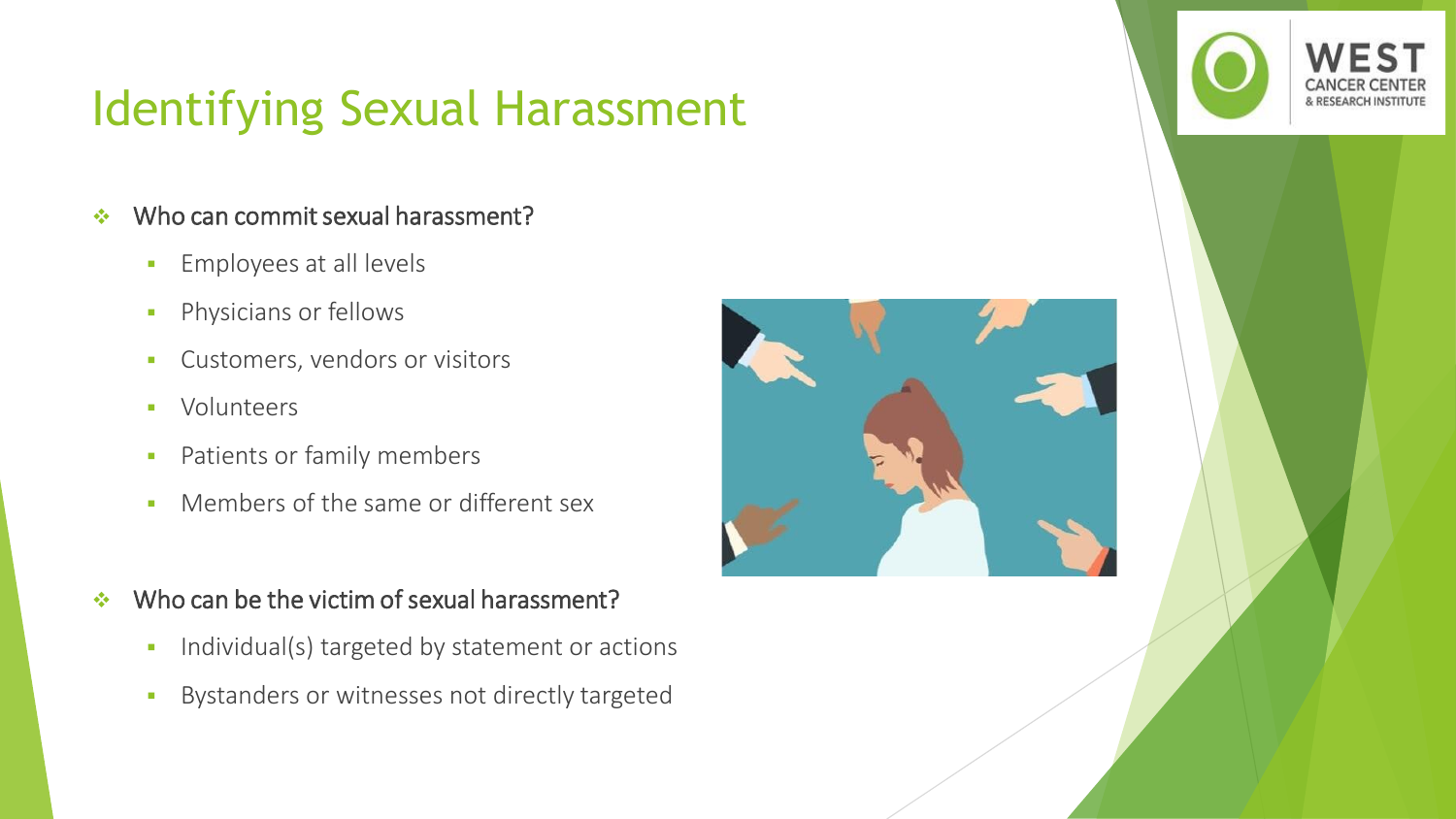### Respecting Boundaries

#### Establish & Express Boundaries

- ❖ Healthy boundaries are limits we all set for ourselves; they can be physical or emotional
- ❖ Communicate/express what your boundaries may be; it is ok to be firm when needed
- ❖ Let others know when they are pushing your boundaries
- ❖ Workplace romance mishaps can lead to a sexual harassment claim, even with consensual relationships.
- ❖ Romantic partners at work can pose a conflict of interest. Our policy states one person cannot supervise or have influence over their partner's work or employment conditions.
- ❖ Leaders are held to the highest standards of behavior due to "power differential" or the ability to influence a subordinate's employment, pay, promotions, evaluations and other or work conditions
- ❖ When there is hierarchy in your title, you cannot, by definition, have a consensual relationship. Though both partners may agree in the intellectual mind, if one is superior to the other the relationship is not truly consensual.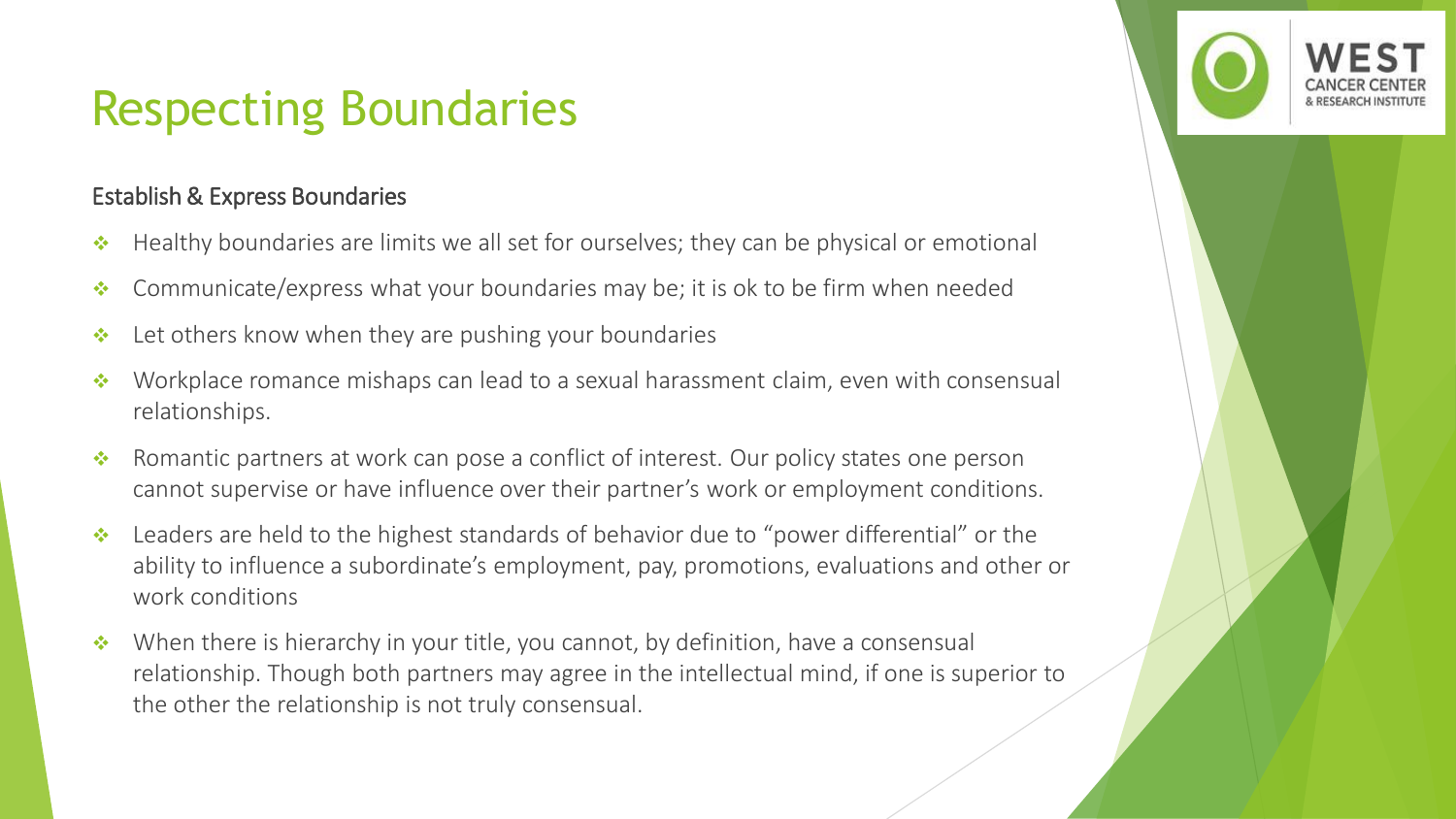## Preventing Sexual Harassment

- ❖ Why it is important to prevent sexual harassment in our workplace:
	- **EXALLER** Sexual harassment harms us all
	- The most important part of our corporate values is to ensure our employees are treated with dignity and respect
	- **Engaging in, condoning or not reporting sexual harassment is in direct** conflict with our policies and values
	- We want to remain in compliance with Title VII of the Civil Rights Act which prohibits sex discrimination (including gender identity, gender expression, change of sex or transgender status)
	- We want to remain in compliance with applicable state civil rights laws and fair employment laws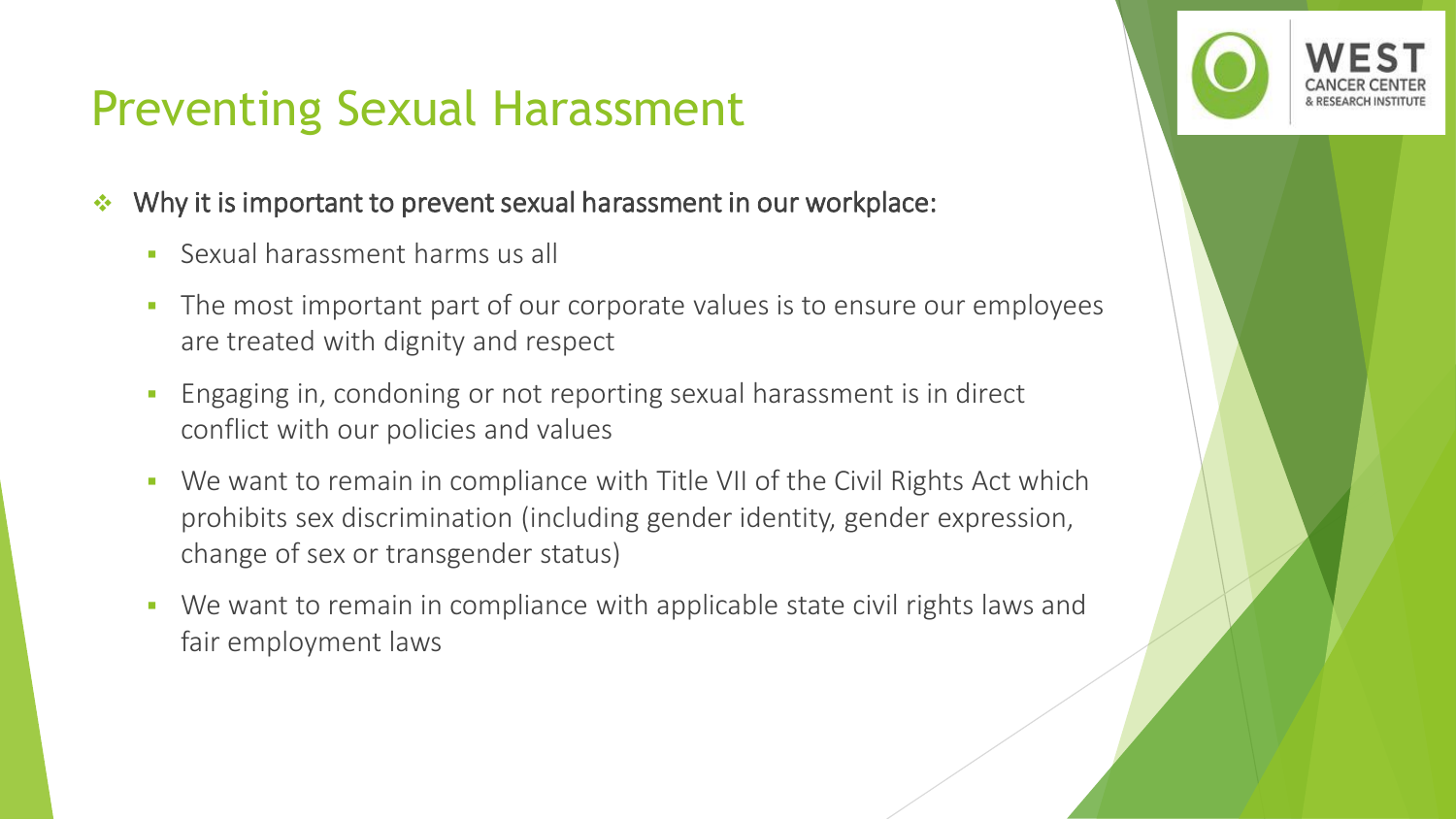### Our Sexual Harassment Policies and Procedures

- ❖ All forms of sexual harassment are strictly prohibited at West Cancer Center
- ❖ Employees are assured they may raise concerns without fear or retaliation
- ❖ You should let the other person know their conduct is not welcome if you have experienced or witnessed inappropriate behavior.
- ❖ If you believe it to be unlawful harassment and it continues after you have objected, you are expected to report the situation to HR.
- ❖ If you are uncomfortable addressing the matter directly with the other person, you should immediately report the situation to HR.
- ❖ In all instances of unlawful harassment, HR will initiate a prompt investigation and take appropriate action to end the conduct.
- ❖ It is your responsibility to utilize these procedures or otherwise act reasonably to avoid harm.

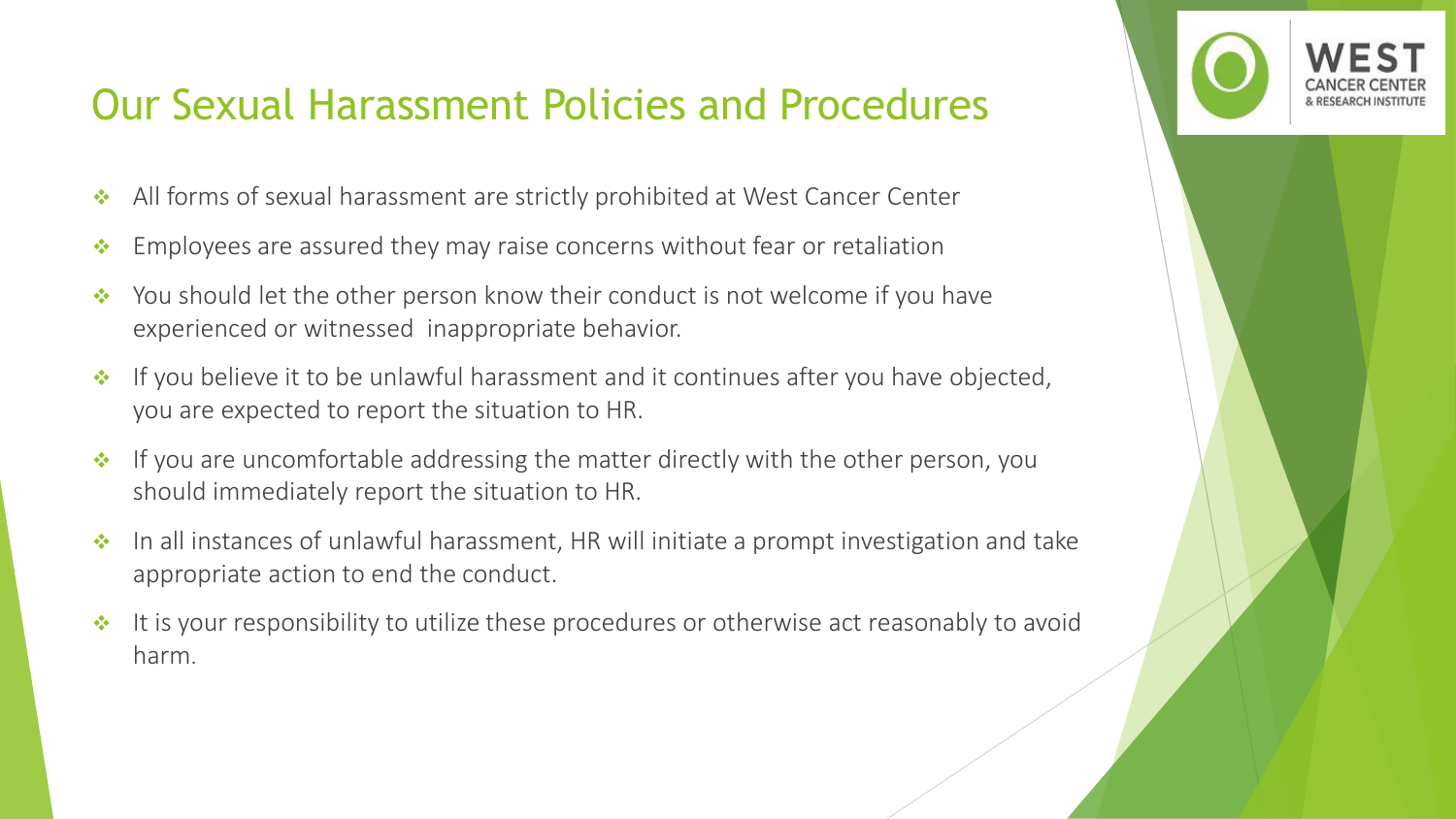### Our Sexual Harassment Policies and Procedures

- ❖ What HR will do with a complaint:
	- **EXEC** Listen and take notes about what you share
	- **Remain objective, investigate and gather** facts before recommending a course of action
	- Keep the information as confidential as possible and only discuss it directly with those involved in the investigation
	- **•** Follow-up and inform you of action taken



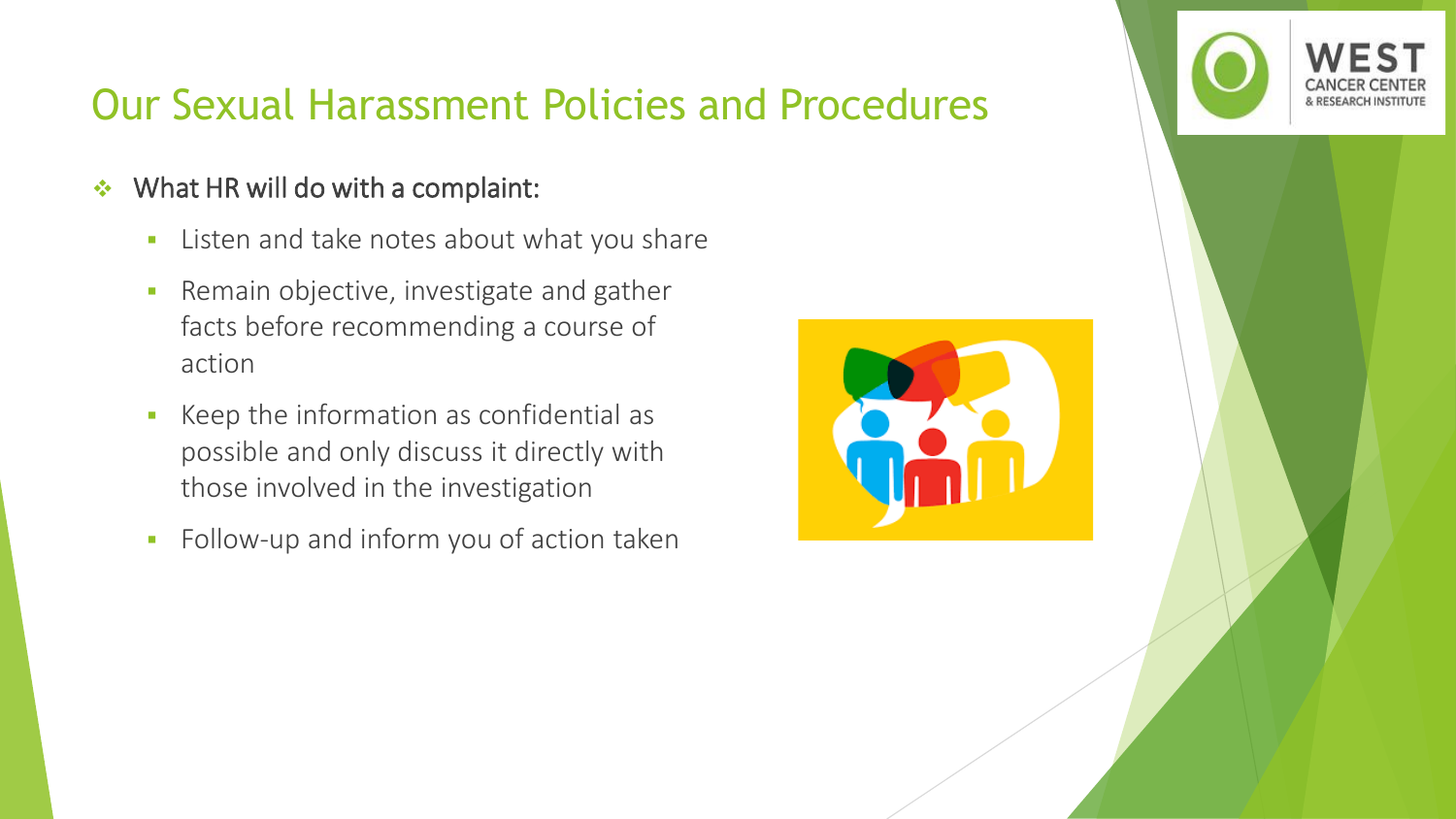### How To Report Sexual Harassment

- ❖ Contact your leader
- ❖ Contact Human Resources
- ❖ Report through our compliance hotline 1-888-394-2306



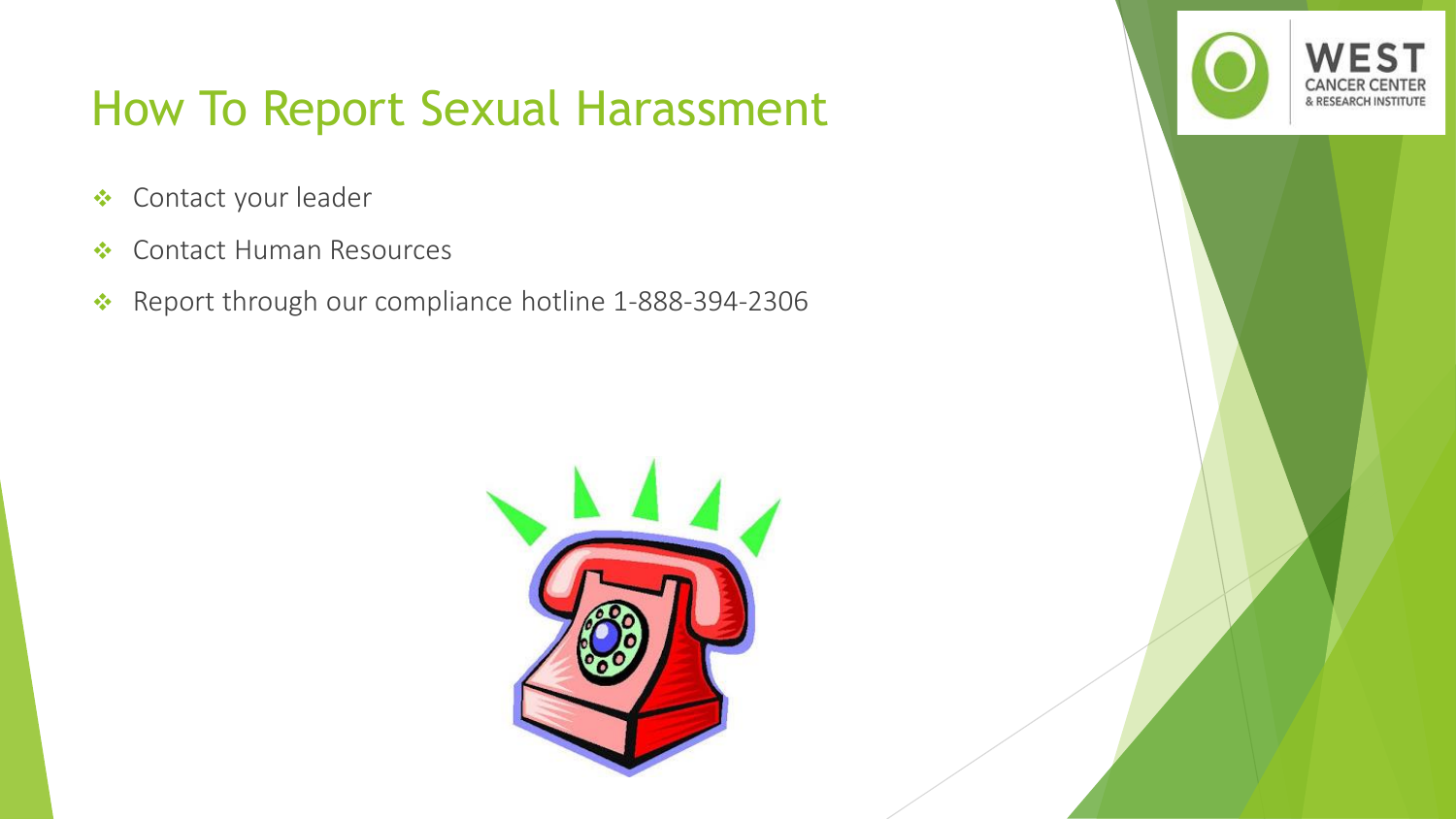### Your Responsibilities in Preventing Sexual Harassment

- ❖ Understand that harassment is illegal under federal and state laws.
- ❖ Your responsibilities regarding prevention are to know and comply with our policies and procedure, report incidents that you experience directly or witness, cooperate with investigations and support victims.
- ❖ Review the EEO and Harassment and Discrimination policies in the Employee Handbook
- ❖ Contact your leader or HR with questions

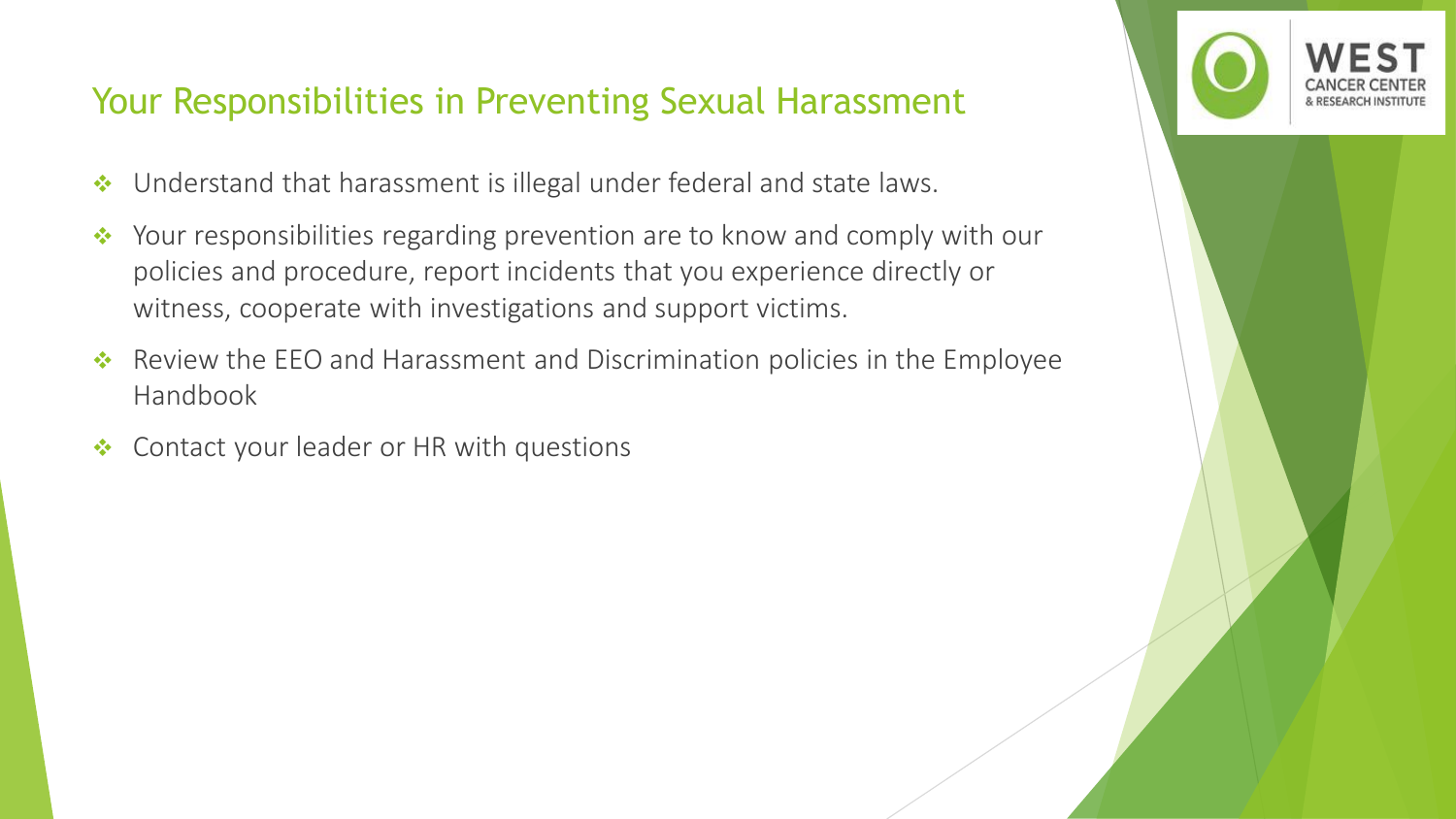### Discussion & Questions

- ❖ What are your take-aways?
- ❖ What questions do you have?
- ❖ Contact Human Resources with questions or concerns related to harassment of any kind.